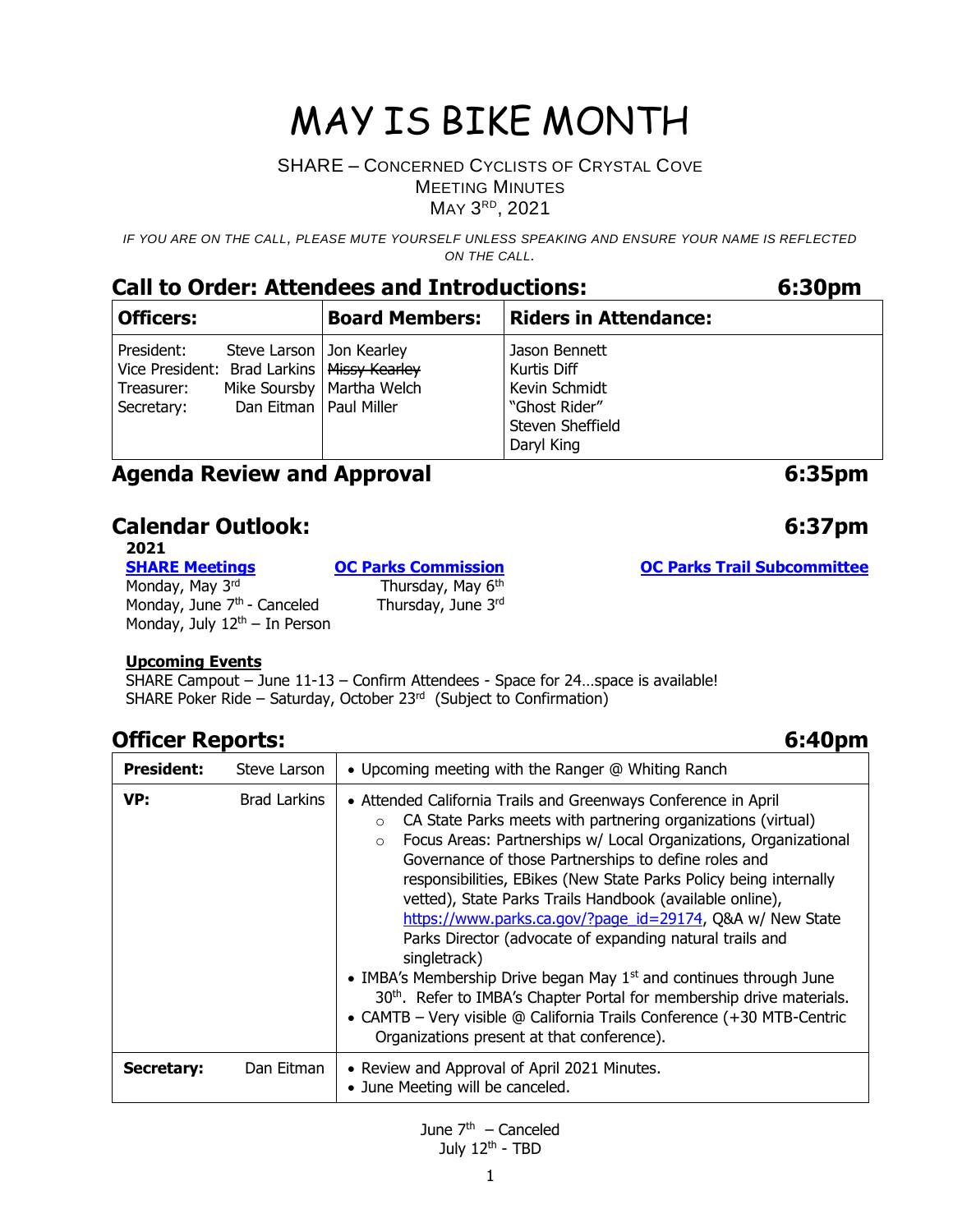### SHARE – CONCERNED CYCLISTS OF CRYSTAL COVE MEETING MINUTES MAY 3<sup>RD</sup>, 2021

*IF YOU ARE ON THE CALL, PLEASE MUTE YOURSELF UNLESS SPEAKING AND ENSURE YOUR NAME IS REFLECTED ON THE CALL.*

|            |              | • July meeting will be on Monday, July $12th$ , Location TBD, In-Person                                                                                                                                                                                                                                                                                                                                                                                                                                       |
|------------|--------------|---------------------------------------------------------------------------------------------------------------------------------------------------------------------------------------------------------------------------------------------------------------------------------------------------------------------------------------------------------------------------------------------------------------------------------------------------------------------------------------------------------------|
| Treasurer: | Mike Soursby | • Refer to Website for Current Financial Statement<br>• SHARE remains financially sound with over \$15,000 in all accounts.<br>• Upcoming Expenses: +/-\$500 for Trail Boss Toolkits out of \$1500<br>allocated for 2021: Board Approved - Mike to order based on Jon's<br>recommendation.<br>• Upcoming: +/- \$100 for Concrete Footings @ Mark's Bench<br>• Upcoming: Jersey Expense +/- $$2,000$ ; Hats Expense +/- $$500 - Board$<br>Approved<br>• Upcoming Expense: On-line storage, pending July Action |

# **Director Reports: 7:05pm**

| Park Rep.:                            | Jon Kearley                     | • Ranger or certified OC Parks Volunteer required for official trailwork.                                                                                                                                        |  |
|---------------------------------------|---------------------------------|------------------------------------------------------------------------------------------------------------------------------------------------------------------------------------------------------------------|--|
| Website:                              | Mike Soursby                    | • Keeping it current. Steve and Brad to consolidate email inboxes prior to<br>migration.                                                                                                                         |  |
|                                       | <b>Sponsors: Manuel Doblado</b> | • Nothing to report.                                                                                                                                                                                             |  |
| Events:                               | Paul Miller                     | • Confirm New Poker Ride Date of October 23 <sup>rd</sup> with OC Parks once<br>reservations open.                                                                                                               |  |
| <b>Outreach:</b>                      | <b>TBD</b>                      | • Designate how to outreach to those emails collected at Gravel Fest.<br>Delegate responsibility to whom? Steve Larson to reach out to each<br>directly via email, using the info@sharemtb.com address.          |  |
| <b>Bell:</b>                          | Martha Welch                    | • Distribution continues: 250 ea to Crystal Cove State Park.<br>• Bells were very popular at Gravel Fest (+/- 200 distributed)<br>• Inventory @ 1000 ea<br>• Re-evaluate path forward with Bell Program in July. |  |
| PR:                                   | Steve/Dan                       | • Stay classy.                                                                                                                                                                                                   |  |
| <b>Membership:</b><br>Steve/Missy/Dan |                                 | • 160 Current Members (May 3, 2021)<br>• April: $(3)$ New, $(4)$ Lapses                                                                                                                                          |  |
| <b>Volunteers:</b>                    | Vacant                          | $\bullet$                                                                                                                                                                                                        |  |
| <b>Graphics:</b>                      | Vacant                          |                                                                                                                                                                                                                  |  |

# **Park/Area Reports: 7:15pm**

| $\Box$ USFS                                          | ⊠ Crystal Cove  | $\Box$ LCWP          | $\boxtimes$ Aliso/Wood Canyon |  |  |
|------------------------------------------------------|-----------------|----------------------|-------------------------------|--|--|
| $\boxtimes$ Whiting Ranch                            | ⊠ Santiago Oaks | $\Box$ Peters Canyon | $\Box$ O'Neill                |  |  |
| June $7th$ – Canceled<br>July $12^{\text{th}}$ - TBD |                 |                      |                               |  |  |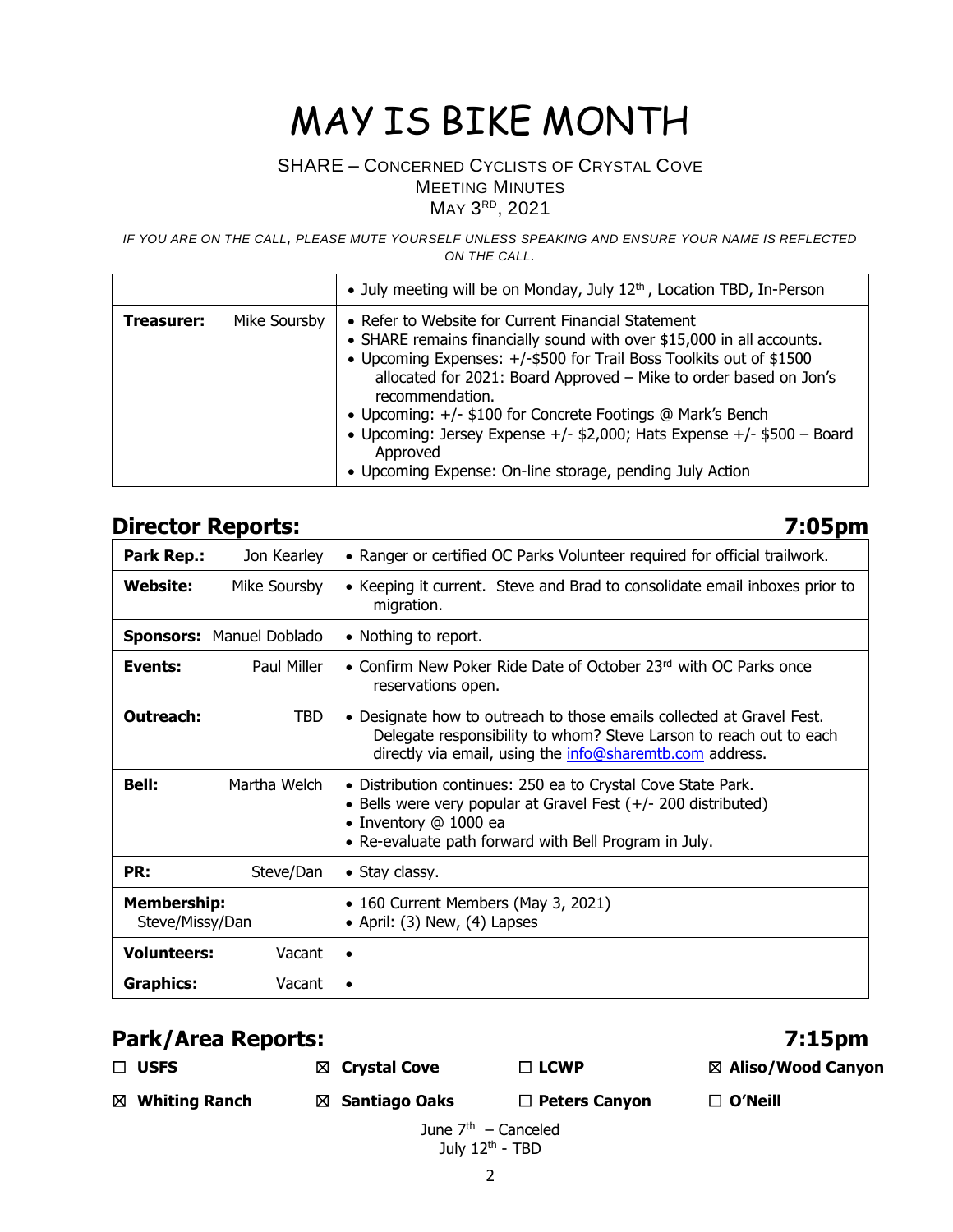### SHARE – CONCERNED CYCLISTS OF CRYSTAL COVE

MEETING MINUTES

MAY 3<sup>RD</sup>, 2021

*IF YOU ARE ON THE CALL, PLEASE MUTE YOURSELF UNLESS SPEAKING AND ENSURE YOUR NAME IS REFLECTED ON THE CALL.*

| <b>IOSP/IRC</b><br>□       | <b>Caspers</b>                                                                                                                                                                                                                          | $\Box$ Chino Hills | $\Box$ San Onofre |
|----------------------------|-----------------------------------------------------------------------------------------------------------------------------------------------------------------------------------------------------------------------------------------|--------------------|-------------------|
| ⊠ OC Parks Budget          | (Other)<br>ப                                                                                                                                                                                                                            | $\Box$ (Other)     | П                 |
| <b>Whiting Ranch</b>       | • Official response by OC Parks to concerns voiced by SHARE re: Cactus redesign<br>stated that the trail re-design achieves the desired goals of OC Parks.<br>• Mark's Bench installation scheduled for this coming weekend.            |                    |                   |
| <b>OC Parks Budget</b>     | • According to OC Parks Citation Statistics, most violations were for hikers off trail,<br>pets in prohibited areas, and leash violations. Bicycles (off-trail and unsafe<br>use) were cited less than illegal swimming from 2018-2020. |                    |                   |
| <b>Santiago Oaks</b>       | • Yucca construction underway                                                                                                                                                                                                           |                    |                   |
| <b>Crystal Cove / LCWP</b> | • BVD Work expected so that full trail length crossing from Crystal Cove into LCWP<br>will become official                                                                                                                              |                    |                   |
| Aliso / Wood Canyon        | • Contractor work upcoming on 5-Oaks                                                                                                                                                                                                    |                    |                   |

### **Old Business: 7:30pm**

### 1. **Share Jerseys**

- a. Pricing confirmed @ \$27 ea for production w/ the following breakdown:
	- i. (8)S; (12)M; (20)L; (12)XL; (8)XXL; (4)XXXL
	- ii. 64 Total
- b. Agree on final design (by Mike Soursby) at May Meeting. Include as part of May-June Membership Drive for new and existing members.
- c. Desired Mountain Layout Pencil Shadow Scheme in color recommended by graphic designer on bottom of back of jersey IMBA on right sleeve, CAMTB on left sleeve. Sleeve  $l$ ength – short.

#### **d. Board Action: Proceed with order.**

#### 2. **Membership**

- a. Partner with a local bike shop to provide a free t-shirt and hat with signup? Re-evaluate impact of Bell giveaway at Rock 'n Road. Re-explore in the future with SHARE on-site at a shop event. SHARE advocates need to be a part of it. Table to a future meeting when conditions (Covid) permit.
- b. SHARE presence at Over the Hump? Partner with Non-Dot for their Kid's Race Night? (8/10).
- c. Luge 'n Brews /  $VQ October 16<sup>th</sup>$ .
- **d. Board Action:**

### **3. E-Bike Advocacy Organization in Orange County**

a. Relatively new group with 7,000 signature petition advocating for full access (Class 1 and 2) on natural-surface trails, leveraging providing access based on age and disabled access.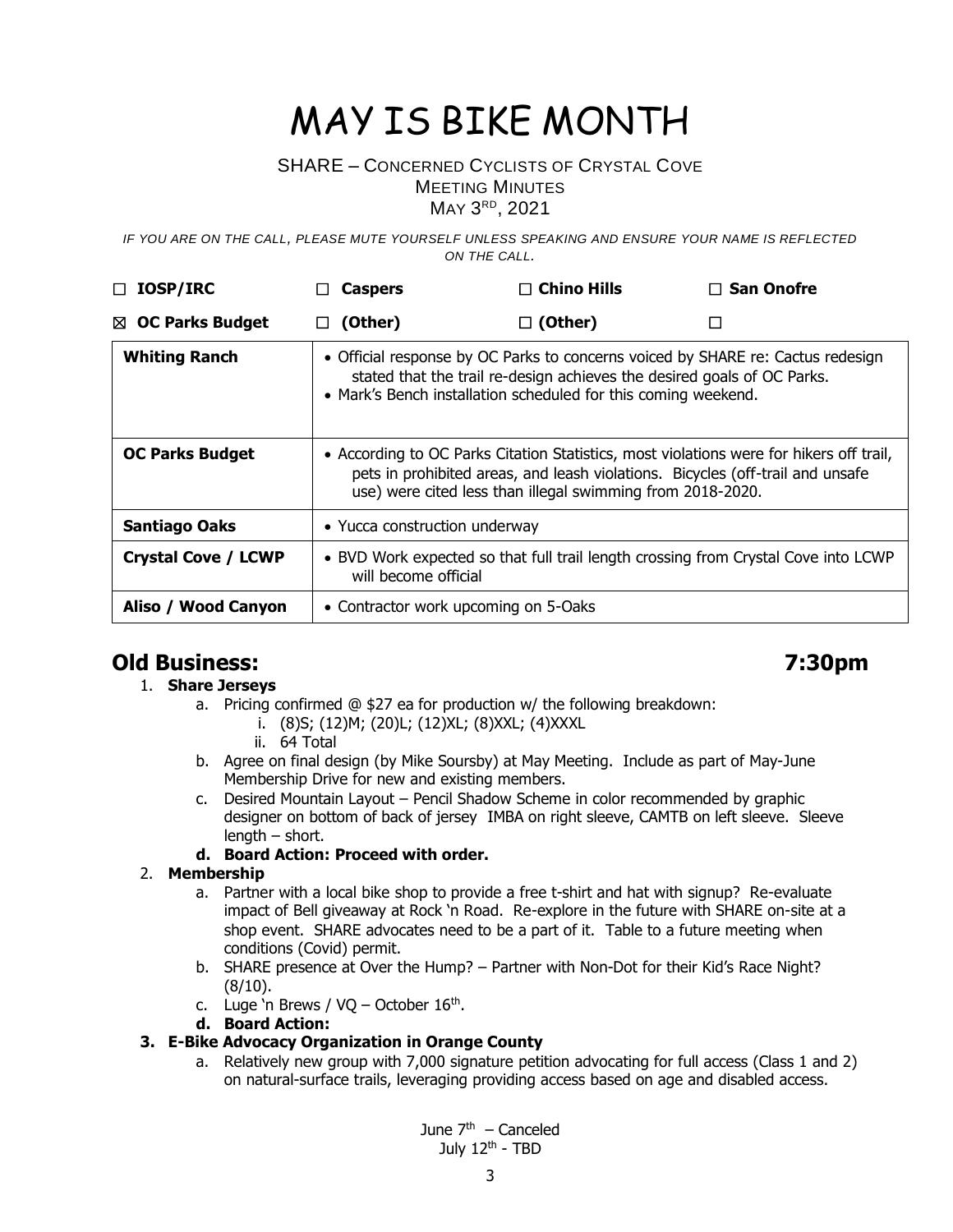#### SHARE – CONCERNED CYCLISTS OF CRYSTAL COVE MEETING MINUTES MAY 3<sup>RD</sup>, 2021

*IF YOU ARE ON THE CALL, PLEASE MUTE YOURSELF UNLESS SPEAKING AND ENSURE YOUR NAME IS REFLECTED ON THE CALL.*

- b. A more aggressive approach than previously pursued with OC Parks in late 2019 for Class 1 access where Mountain Bikes are currently permitted.
- c. Where does SHARE stand? SHARE remains aligned with People-for-Bikes, CAMTB, and IMBA regarding Class 1 access to existing and new Mountain Bike Trails.
- d. Outreach to Governmental Organizations continue.
- **e. Board Action:**

#### **4. SHARE online image storage-Tabled to July Meeting**

- a. 1000 Historical SHARE photos residing on Flickr. (Current)
- b. SmugMug purchased for (1) year for \$55 based on March Board Meeting.
- c. Options:
	- i. SmugMug \$500 Lifetime; 2TB Capacity; (5) User Limit
	- ii. Dropbox Monthly from  $$10$ - $$17$ ; 2TB Capacity; 2GB transfer limit; More users = higher monthly cost
	- iii. pCloud
		- 1. \$350 Lifetime, 2TB, Single User
		- 2. \$500 Lifetime, 2TB, (5) Users
	- iv. Recommendation is pCloud, \$500 Lifetime for 2TB and (5) Users, pending investigation of Google Apps for Non-Profit Organizations.
- **d. Board Action:**

### **New Business: 7:50pm**

- 1. Organize Volunteers for Over-the-Hump. Either as part of a concerted, focused effort, as supplemental to each sponsor shop night, or in an impromptu manner.
- 2. Potential for upcoming trail-work opportunities in advance of Over-the-Hump.

### **General Roundtable: 7:52pm**

- 1. Need to recruit new leadership in advance of Steve Larson stepping down as President at the end of 2021.
- 2. Need to recruit new people who want to take leadership positions.
- 3. SHARE to provide bike bells to the Elfin Forest Trail Riders. To be provided by Brad Larkins.
- 4. Liaison, Park Rep, etc., are all fulfilling the role of interfacing with the Ranger(s) at ea. Park.
- 5. CT-TR-1 has been filed and SHARE has maintained its status as an official Non-Profit.

# **Meeting Adjourned @ 8:00pm**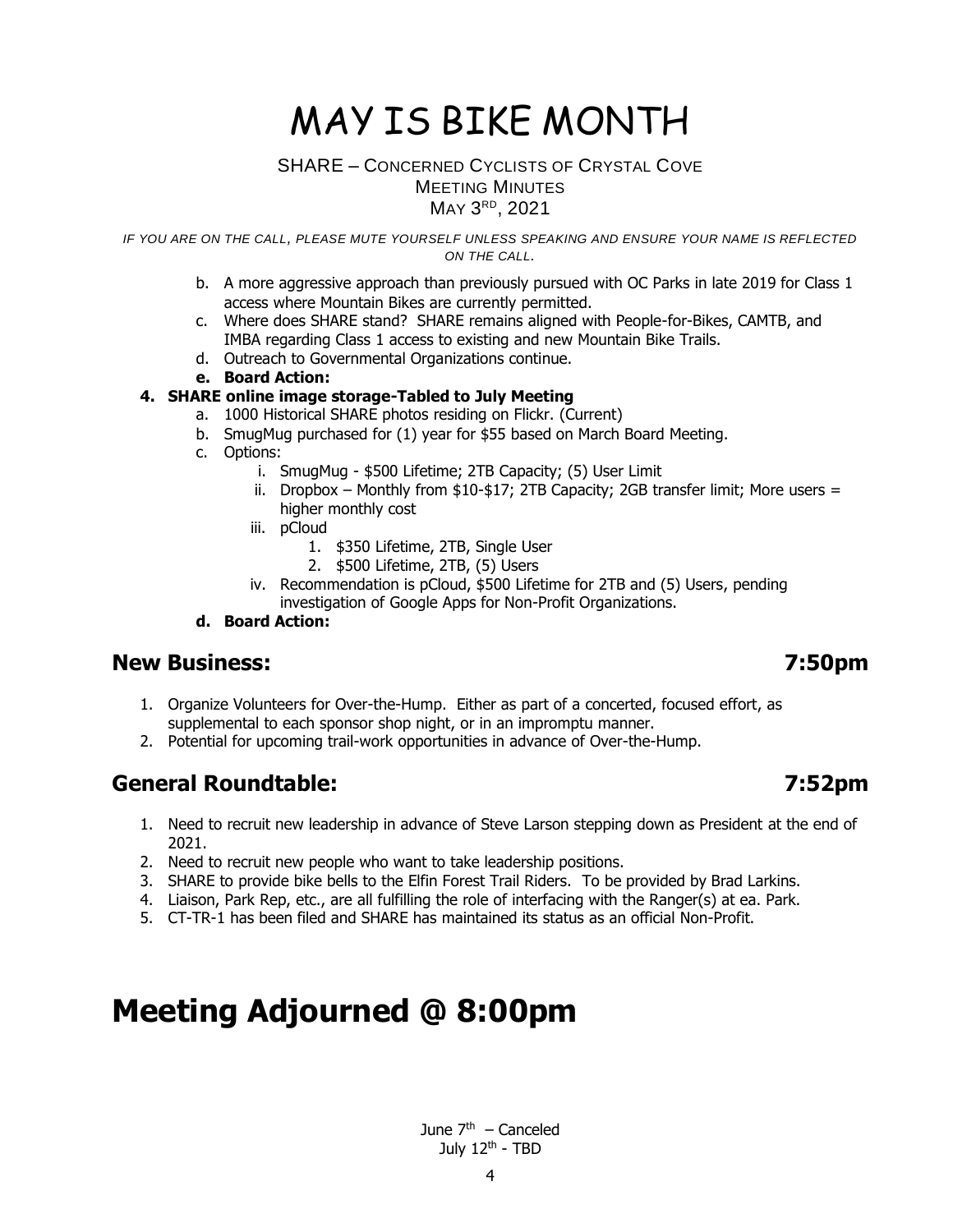### SHARE – CONCERNED CYCLISTS OF CRYSTAL COVE MEETING MINUTES MAY 3<sup>RD</sup>, 2021

*IF YOU ARE ON THE CALL, PLEASE MUTE YOURSELF UNLESS SPEAKING AND ENSURE YOUR NAME IS REFLECTED ON THE CALL.*

Minutes Submitted by Daniel J. Eitman Secretary: *May 04, 2021*

Approved: *TBD, 2021*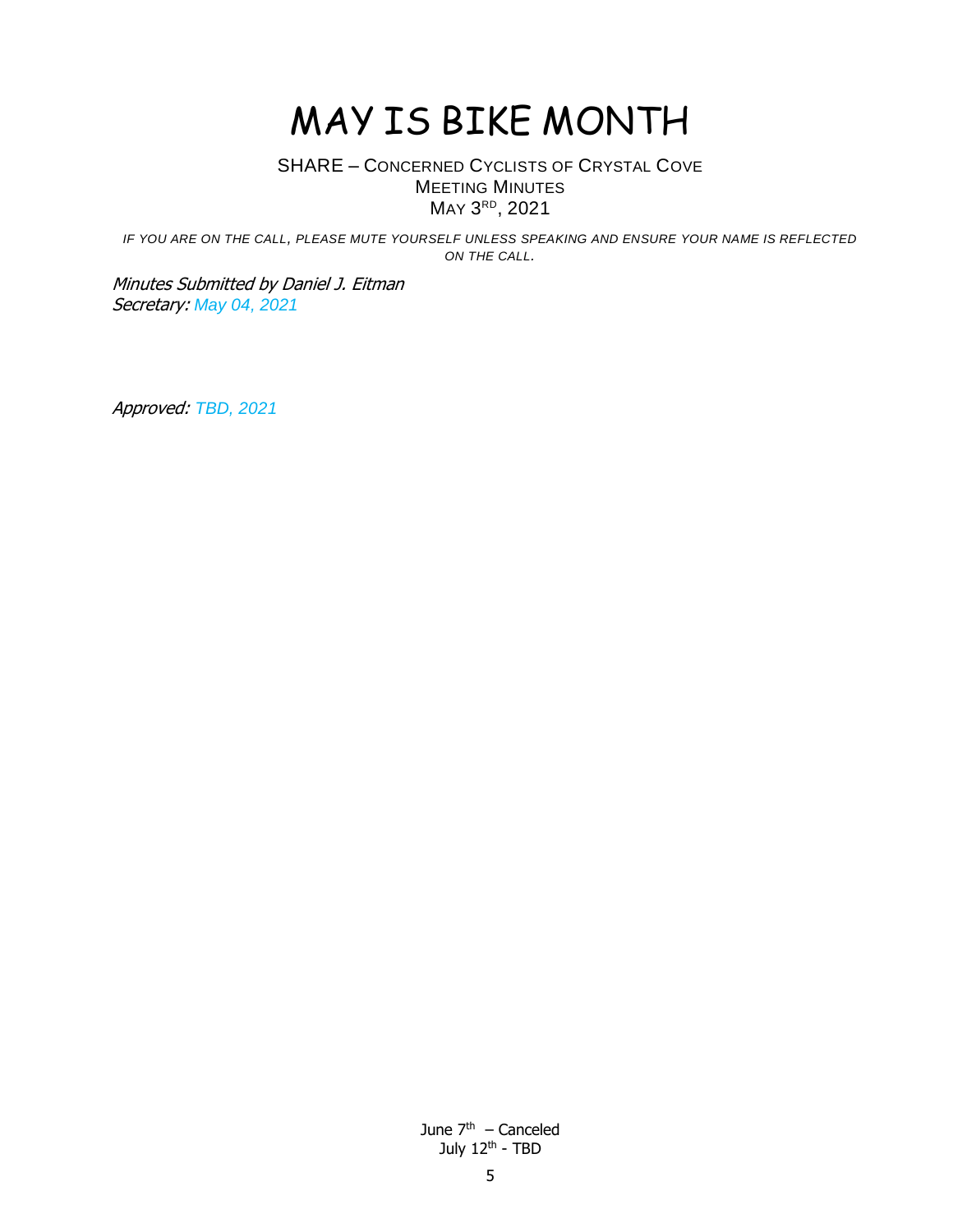### SHARE – CONCERNED CYCLISTS OF CRYSTAL COVE MEETING MINUTES MAY 3<sup>RD</sup>, 2021

*IF YOU ARE ON THE CALL, PLEASE MUTE YOURSELF UNLESS SPEAKING AND ENSURE YOUR NAME IS REFLECTED ON THE CALL.*

# Exhibit A - Membership Charts – Spring Comparison (April 2021)